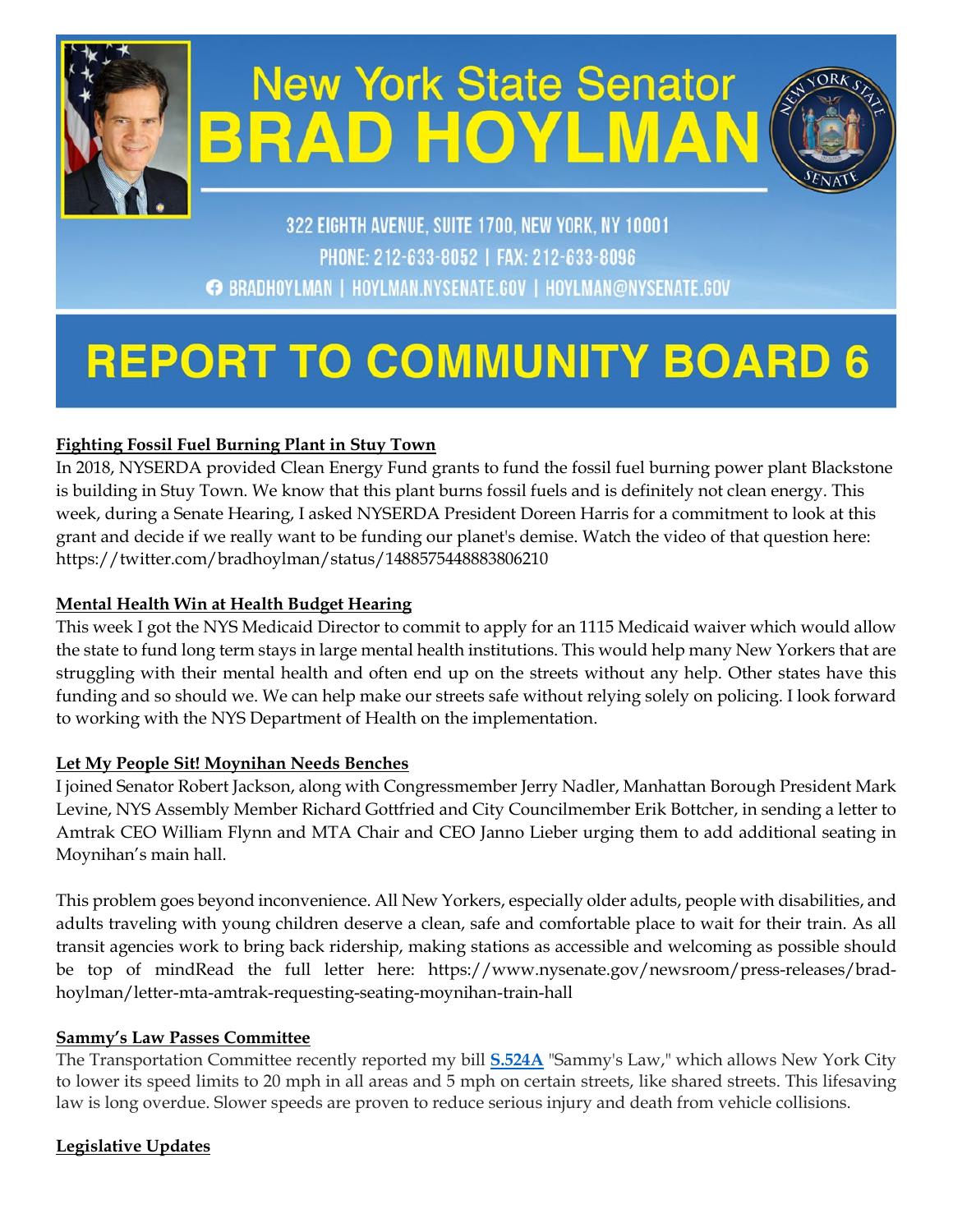I am pleased to announce some updates on legislation that I am working on in the Senate.

**[S.78](https://www.nysenate.gov/legislation/bills/2021/s78/amendment/original)** - The Aging Committee reported this bill which allows the State to direct programs under the federal Older Americans Act to LGBT+ seniors and seniors with HIV.

**[S.566A](https://www.nysenate.gov/legislation/bills/2021/s566/amendment/a)** - The Investigations & Government Operations Committee reported this bill to extend the statute of limitations for the ability to file sexual harassment claims with the Division of Human Rights from one year to three years.

**[S.996](https://www.nysenate.gov/legislation/bills/2021/s996)** - The Children & Families Committee reported this bill that prevents judges from prohibiting a parent from undergoing gender reassignment to get custody of their child.

**[S.4609](https://www.nysenate.gov/legislation/bills/2021/s4609)** - The Investigations & Government Operations Committee reported this bill to repeal outdated, homophobic language from the Human Rights Law.

#### **Newly Introduced Bills**

**[S.8152](https://www.nysenate.gov/legislation/bills/2021/s8152)** - I recently introduced The Crash Victims Bill of Rights (S.8152/A.9152) with Assemblymember Glick. In New York State about 10,000 people are killed or seriously injured in a traffic crash every single year, and more than 100,000 suffer or non-fatal injuries. In the City 98% of drivers who are sober and remain at the scene following a crash are never charged with a crime, therefore most traffic crash victims do not receive the critical support and protections afforded crime victims. On top of that, crash victims and their families have unacceptable difficulty getting police reports, are denied attending and testifying at DMV hearings, and struggle obtaining the support they need after a crash. Assemblymember Glick and I will change that with this bill, thanks to the tireless advocacy of Transportation Alternatives, Families for Safe Streets, and dozens of other coalition members fighting for Crash Victims.

**[S.8153](https://www.nysenate.gov/legislation/bills/2021/s8153)**- A number of retailers have recently been caught rejecting prospective workers or harassing current workers because of their weight or height in New York City. It is simply reprehensible that these businesses would target New Yorkers because of their weight. However, New York State Human Rights Law does not yet specifically protect against discrimination on weight and height. I introduced a bill to fix this and protect New Yorkers with Assemblymember Abinanti (S.8153/A.8316).

**[S.8187](https://www.nysenate.gov/legislation/bills/2021/s8187)**- Rates of sexually transmitted diseases (STDs) have been trending upward, with reported STDs reaching an all-time high for the sixth year in a row, according to the Centers for Disease Control and Prevention. A recent report found a nearly thirty percent increase in reported STDs between 2015 and 2019. Alarmingly, the most recent data available for 2020 suggests that this trend has only gotten worse, but the COVID-19 pandemic has disrupted our STD testing protocols and staffing capacity, which has left us in the dark about the true state of this parallel epidemic. To make testing more available and convenient, I have introduced Senate bill S.8187 which would require insurance plans to cover at home STD testing. This bill helps ensure New York can control the spread and provide treatment for those in need by making convenient at home testing widely available.

Bill Number Forthcoming - A new study conducted by Duke University found that many of the top-rated antifogging sprays and wipes used to prevent condensation on eyeglasses contain high levels of PFAS chemicals. Exposure to some PFAS chemicals have been linked to many health problems including kidney cancer, testicular cancer, thyroid disease, birth defects, and fertility complications. This bill would ban the entire class of PFAS chemicals from anti-fogging sprays and wipes used in New York. During the pandemic, as masks cause eyeglasses to fog up at a rapid rate, people have been using these products daily, raising serious health concerns. TI introduced legislation to prohibit the sale and distribution of anti-fogging sprays and wipes containing these harmful chemicals.

**[S.8161](https://www.nysenate.gov/legislation/bills/2021/s8161)**- Last week I introduced, a bill to increase oversight over our deplorable corrections facilities. This bill would implement a series of reforms- to empower and restore the vigorous independent watchdog status of the State Commission of Correction.

**[S.7335](https://www.nysenate.gov/legislation/bills/2021/s7335/amendment/original)**- I also introduced an amendment to The Tenant Safe Harbor Act l to extend the prohibition on the eviction of residential tenants who have suffered financial hardship during the COVID-19 covered period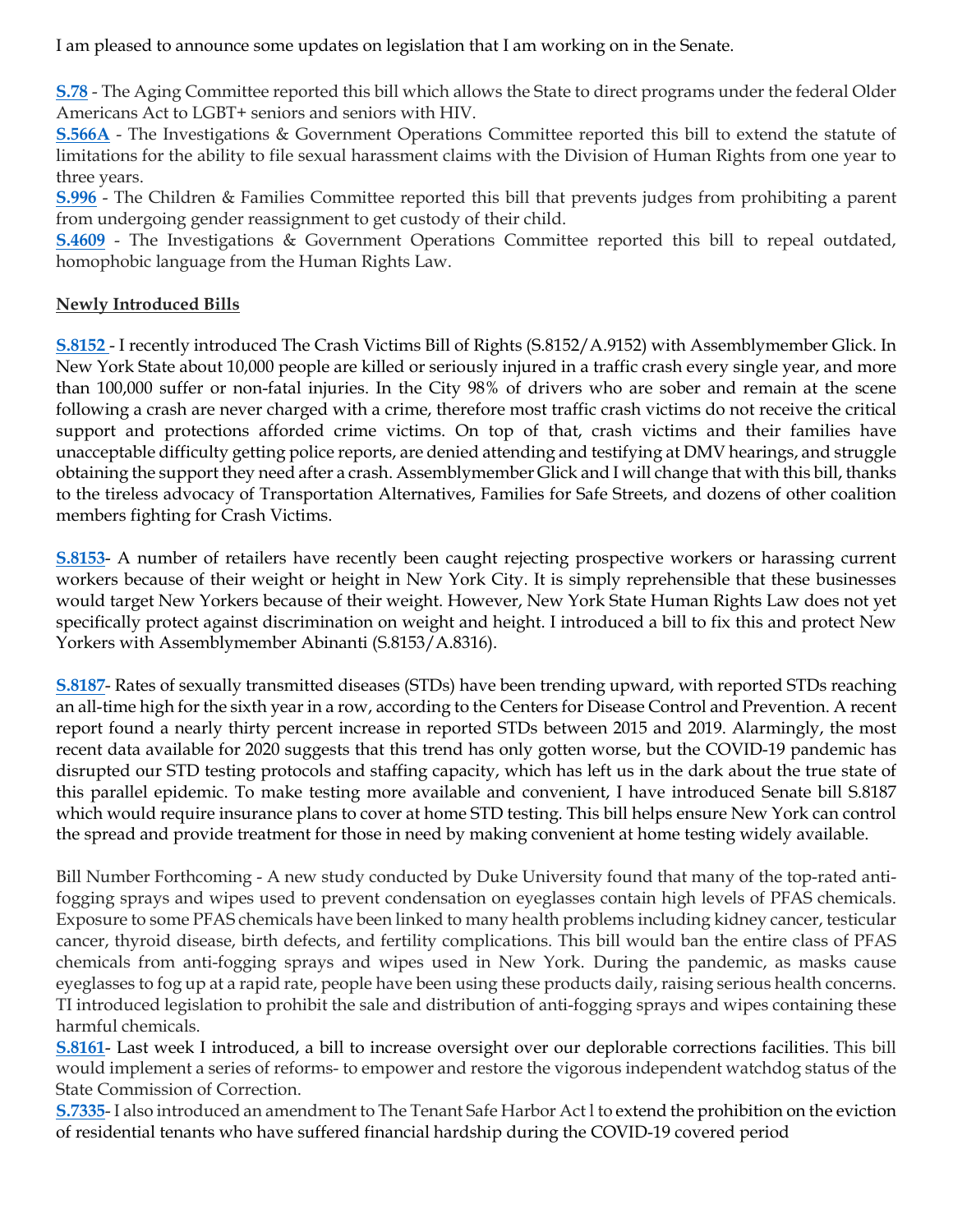#### **New State District Lines**

The newly proposed state district maps were released recently from the New York State Legislative Task Force on Democratic Research and Reapportionment. These maps include files for all the State Senate and Assembly districts across New York. You can see the new district lines [here.](https://www.latfor.state.ny.us/maps/)



#### **Center for Urban Community Services Resources**

The Center for Urban Community Services has reached out to my office with new resources for anyone who may need them. Resources include help with Unemployment Insurance and Financial Coaching. Additionally, there are legal support services including eviction support services, and employment issues. Resources are free and open to any member of the public. If you or anyone else is interested please call CUCS at 1-855-932-2827 or visit the website at [www.cucs.org/connects.](http://www.cucs.org/connects) Please reach out to my office at **hoylman@nysenate.gov** if you have any issues.

#### **In Support of the Equality Act**

It was a pleasure to join U.S. Senate Majority Leader Chuck Schumer at the LGBT Center last week (pictured above) in support of the Equality Act which would codify federal protections against

discrimination on the basis of sex, sexual orientation and gender identity in employment, housing, public accommodations, education, federally funded programs, credit, and jury service. I'm, proud to have played a leadership role in getting this protections for the LGBTQIA+ community passed at the state level along with my colleagues in Albany.

#### **Senate Passes Remote Option Extender for Community Boards, All Public Bodies**

In late January, the Senate passed a bill to allow all public bodies to continue videoconference options for meetings for the duration of the state of emergency. With COVID-19 cases counts rising during Omicron, there is still uncertainty over when we will be able to safely gather in large numbers. This legislation allows public business to continue undeterred, while keeping everyone safe. I am proud to have supported this bill and have helped our community boards to continue meeting remotely for the duration of this pandemic. However, the benefits that we have experienced from remote meetings have been plentiful. Our democracy has become accessible to so many more New Yorkers and we are better for it. I believe that while we need this relief now, we should update our statutes to adapt to the technology we have available today. I have introduced legislation that would permanently allow community boards and certain other public bodies to use a remote option. I look forward to working to pass that bill as well to ensure we can continue to use this technology long after the pandemic has ended.

#### **FY23 Executive Budget Released**

On January 5th, Governor Kathy Hochul released her proposed budget for the coming year. The Executive Budget for SFY 2022-23 totals \$216.3 billion. As part of this proposal, the Governor projects surpluses for the next five years. Highlights include an acceleration of middle class tax cuts, record school aid funding that brings us closer to fulfilling our Campaign for Fiscal Equity obligations, a tax credit for small businesses for COVID-19 expenses incurred to make businesses safer, and bonuses for health care workers. Over the next few weeks, I will be reviewing the Governor's proposal and working with my colleagues to negotiate the best budget for our community. You can learn more about the Executive Budget by visiting the NYS Division of the Budget website. You can learn more about the budget proces[s here.](https://www.budget.ny.gov/citizen/index.html)

#### **Joint Public Protection Budget Hearing**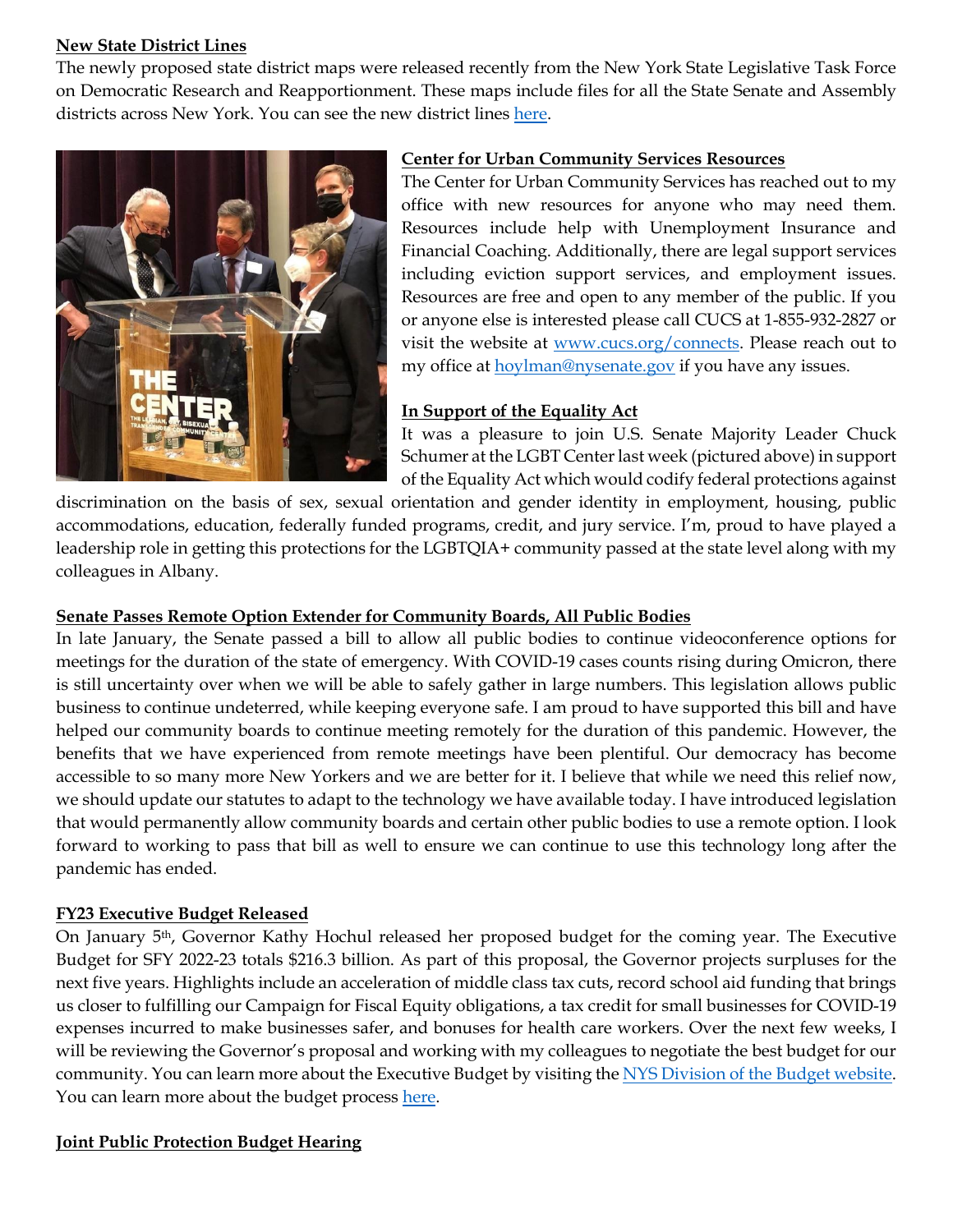On January 25th, I participated in the Public Protection hearing, the first Joint Legislative public budget hearing this year. These hearings, each of which focuses on a programmatic area of the Governor's budget proposal (called the Executive Budget) provide opportunities for agencies, organizations, and other stakeholders to submit public testimony and answer questions from legislators. As Chair of the Judiciary Committee, many of the issue areas covered in today's Public Protection hearing fall under the purview of my committee. I was able to speak with agency heads about critical issues such as public safety, criminal justice reform, and court administration and reform

#### **State Emergency Rental Assistance Program (ERAP)**

As of January 11th, 2022 the State Emergency Rental Assistance Program (ERAP) is accepting applications. ERAP funds can be used to help with rental arrears, utility arrears, and limited future rent payments. This is a federally funded program and as of January 2022, funds have been exhausted and relief is not guaranteed. However, applying for State Emergency Rental Assistance Program (ERAP) will provide tenants with specific protections as a final determination on their application is weighed. More information including information on eligibility and a link to apply can be found [here.](https://access.nyc.gov/programs/emergency-rental-assistance-program/#how-it-works)

#### **Letter to NYCHA re: ERAP & Stopping Evictions**

On January 19th, I joined Assemblymember Harvey Epstein and Senator Brian Kavanagh in sending a letter to NYCHA as a follow up to our meeting earlier this month to discuss ongoing issues with the Emergency Rental Assistance Program (ERAP) and to ensure tenants can remain in their homes. We requested that NYCHA clarify their eviction policy and remove cases that involve tenants who have pending ERAP applications, grievances, administrative errors, and seniors over the age of 62 years old from the priority log which NYCHA has agreed to. In addition, we requested data on evictions by development and how many residents have applied for ERAP and how many are eligible who have not applied. We look forward to a response.

#### **Confirmation of MTA Chair/CEO and Dept. of Health Commissioner**

Two weeks ago, I participated in the confirmation hearings for Janno Lieber as Chair and CEO of the MTA and Dr. Mary Bassett as Commissioner of the Department of Health. My colleagues and I spent several hours on Wednesday interviewing the nominees on a variety of topics, including the Penn Station redevelopment, installation of platform doors at subway stations, and the continuing battle against COVID-19. On Thursday January 20<sup>th</sup>, we voted to confirm both nominees.

#### **Campaign for "Rap Music on Trial" Legislation Gains Steam**

In late January, the Senate Codes Committee approved my legislation that would restrict the ability of prosecutors to misuse creative artistic expressions, like song lyrics, as evidence in a criminal trial without a strong factual nexus to the case. This trial strategy is most often used against Black and brown defendants that use provocative lyrics in rap music. Our campaign for the bill got a further boost on Wednesday when a veritable who's who of the music, literary, and scholarly fields released letters in support of our bill, including Jay-Z, Robin Thicke, Kelly Rowland, Michelle Alexander (author of *The New Jim Crow*), the PEN America coalition, the Harlem Writers Guild, the Nuyoriqan Poets Café, and the Center for Fiction.

#### **Order Free At-Home Test Online**

The Biden Administration has announced that all Americans are now able to order four at-home tests at **no cost**. With the Omicron variant still being the dominant case of COVID-19, we must continue to stay vigilant. You can order for free [here.](https://www.covidtests.gov/) If you have any questions, please feel free to reach out to my office at 212-633-8052 or [hoylman@nysenate.gov](mailto:hoylman@nysenate.gov)

#### **Home Energy Assistance Program**

The Home Energy Assistance Program (HEAP) is a federally funded program designed to help low-income homeowners and renters pay for utility and heating bills. Regular HEAP opened October 1st, 2021 while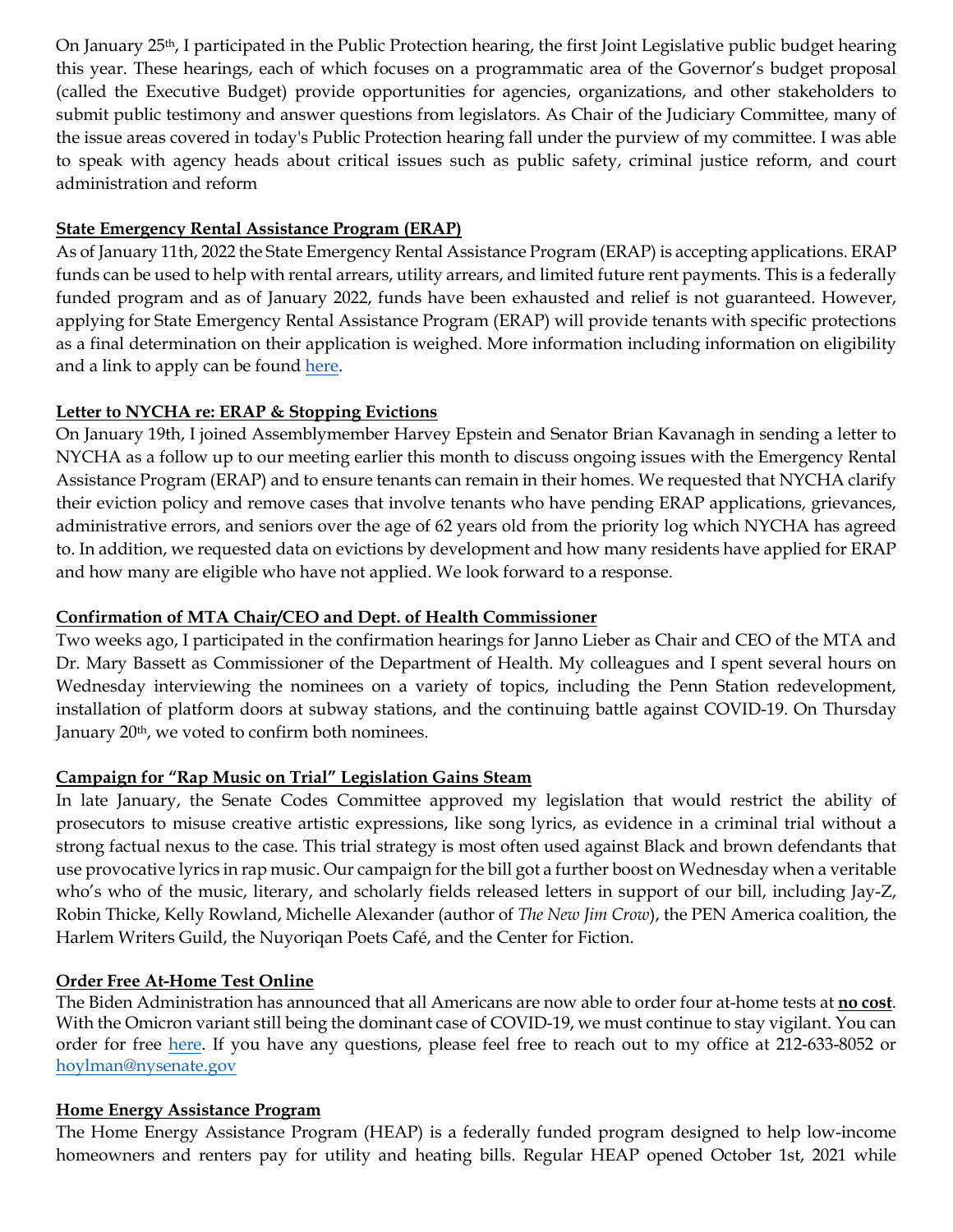Emergency HEAP opened January 3rd, 2022. The program is set to run through March 15th, 2022. For more information on eligibility and the application process, please visi[t https://otda.ny.gov/programs/heap/.](https://otda.ny.gov/programs/heap/)

#### **Pandemic Electronic Benefit Transfer (P-EBT)**

The Pandemic Electronic Benefit Transfer (P-EBT) Food Benefits is a temporary federal food program to help families make up for school meals that were missed while students studied remotely. Families can expect \$820- 1300 for the 2020-2021 school year, exact amounts will vary based on the number of days a student was learning remotely.

#### **Service: FREE Notary**

It's getting harder to find notaries in the city. In response, I'm happy to offer my notary services for free to the community. If you are in need of notary services, please call me to make an appointment and I will personally notarize your documents. Proof of vaccination is required. Call 212-633-8052 to schedule an appointment.

#### **COVID-19 Vaccine Information**

Visit [https://vaccinefinder.nyc.gov/locations](http://email.sts.nysenate.gov/ls/click?upn=okrevnDuMx7BRChkkqyi7OLHT7hRS-2BEB7HLIgUcgOhw743Fge7heu787TW73GauIVsgf_teUpoUEouv1PFf-2BShOzaa6uzqOVlJOT2C0Rj-2FiXwpA0yA80oY2sde0ABwFEEUXRjpXAVl2iBKtRSjg2YJ3RqJkVr56cWEiH70-2B1RPxk5JWvEEEMBjf1GKN4jtCi8qIB913ex7skFExztjiRaPEQRigRGlO51SzlmC2ldWB-2Fv-2FMkywApUBlPeOeCEPj2-2BzYlBRolmLpfqQTnmfjT5OmDmadD4A9DVlZPKrKM-2F6vEZSsFjd6yM0FExDmIciE3hoIzCM14DVW8q2zAeRgL66h5r-2BW-2B7n-2B0Vwr1u8604CWRcR90XJ-2FoY03Id2YZZHu8jqMFZFDw7ArZnjPEAeJyxG6NL9leh2lofwx1RobtTG7EC2XQSXpgc64SwCTWssy7swYkknExBkmyB4lskDCajbzwVCSeivjCRq7WqO9s0EjqZ5YfbTfPInNrZ4MwHApmGSoH1BtDApeBYkXFXYKjrqujjXOAb1uqnfXLxSss7GZHkwsd8O6LksCJvLCSz-2B8W72H9DmbQtPQWkaHA2cuX1bLpUS2EUDpsULD05Z7YNs5V8Fgc-3D) and enter your zip code to view all vaccination sites. You can filter by vaccine type and walk-up availability. If you are doing a walk-up appointment be sure to check the hours of the site before you go!

There are mobile vans and pop-up sites providing vaccines throughout all 5 boroughs. Check this site to see the location and times for the coming week: [https://www1.nyc.gov/site/coronavirus/vaccines/covid-19](http://email.sts.nysenate.gov/ls/click?upn=-2FUeB4rNcocRHNJExEbkInhmgg2hkCiG8LCEu-2F6nqR0VJkBrd24q2GWDf9IOX9njUaSULQngbQ13oV3iJx3tzfR2py6bUzC4IJw64Jv556h074CJej6BmlknzKx-2FgLU6Q89w7_teUpoUEouv1PFf-2BShOzaa6uzqOVlJOT2C0Rj-2FiXwpA0yA80oY2sde0ABwFEEUXRjpXAVl2iBKtRSjg2YJ3RqJkVr56cWEiH70-2B1RPxk5JWvEEEMBjf1GKN4jtCi8qIB913ex7skFExztjiRaPEQRigRGlO51SzlmC2ldWB-2Fv-2FMkywApUBlPeOeCEPj2-2BzYlBRolmLpfqQTnmfjT5OmDmadD4A9DVlZPKrKM-2F6vEZSsFjd6yM0FExDmIciE3hoIzCM14DVW8q2zAeRgL66h5r-2BW-2B7n-2B0Vwr1u8604CWRcR91cddf5SUUBLPD-2BSQhgkILp8lYHbptQxDsKJ8WDq0VMlWyBdayEmSbrfsun0hjMQSvvoy0uQaedmGSgEG-2Fg25KU-2BIJ05DbuCpuIWHHcNPfj8LNlDRltuhesH9trmetj08AF8HpiXfdhX6XBueWK12g2PCBNaNqHL0fM97ukS6KNSQ0DU2IyS6e4rXCYsXWk7b-2BOJa4CLBqzB4G8NPR0CjPBx4wf5wT81WrhvCgSkpnJNk1-2B6fWCzxaVIR0rU5OrT5U-3D) [vaccines.page#nycmobilevax](http://email.sts.nysenate.gov/ls/click?upn=-2FUeB4rNcocRHNJExEbkInhmgg2hkCiG8LCEu-2F6nqR0VJkBrd24q2GWDf9IOX9njUaSULQngbQ13oV3iJx3tzfR2py6bUzC4IJw64Jv556h074CJej6BmlknzKx-2FgLU6Q89w7_teUpoUEouv1PFf-2BShOzaa6uzqOVlJOT2C0Rj-2FiXwpA0yA80oY2sde0ABwFEEUXRjpXAVl2iBKtRSjg2YJ3RqJkVr56cWEiH70-2B1RPxk5JWvEEEMBjf1GKN4jtCi8qIB913ex7skFExztjiRaPEQRigRGlO51SzlmC2ldWB-2Fv-2FMkywApUBlPeOeCEPj2-2BzYlBRolmLpfqQTnmfjT5OmDmadD4A9DVlZPKrKM-2F6vEZSsFjd6yM0FExDmIciE3hoIzCM14DVW8q2zAeRgL66h5r-2BW-2B7n-2B0Vwr1u8604CWRcR91cddf5SUUBLPD-2BSQhgkILp8lYHbptQxDsKJ8WDq0VMlWyBdayEmSbrfsun0hjMQSvvoy0uQaedmGSgEG-2Fg25KU-2BIJ05DbuCpuIWHHcNPfj8LNlDRltuhesH9trmetj08AF8HpiXfdhX6XBueWK12g2PCBNaNqHL0fM97ukS6KNSQ0DU2IyS6e4rXCYsXWk7b-2BOJa4CLBqzB4G8NPR0CjPBx4wf5wT81WrhvCgSkpnJNk1-2B6fWCzxaVIR0rU5OrT5U-3D) 

You can still schedule your appointment, including one just for a second dose. Visit [https://vax4nyc.nyc.gov/patient/s/](http://email.sts.nysenate.gov/ls/click?upn=okrevnDuMx7BRChkkqyi7B1xFhkvs8g35I3JvFhNen8sHCi-2Fr2lrpJuFM1AFl2xj3GPc_teUpoUEouv1PFf-2BShOzaa6uzqOVlJOT2C0Rj-2FiXwpA0yA80oY2sde0ABwFEEUXRjpXAVl2iBKtRSjg2YJ3RqJkVr56cWEiH70-2B1RPxk5JWvEEEMBjf1GKN4jtCi8qIB913ex7skFExztjiRaPEQRigRGlO51SzlmC2ldWB-2Fv-2FMkywApUBlPeOeCEPj2-2BzYlBRolmLpfqQTnmfjT5OmDmadD4A9DVlZPKrKM-2F6vEZSsFjd6yM0FExDmIciE3hoIzCM14DVW8q2zAeRgL66h5r-2BW-2B7n-2B0Vwr1u8604CWRcR92ilMHEev0fWeZTM4-2Bzx8TgBJqV8chG1wJBHBXjGMn0iAfN3BxKuTTJbnUMKsS6X5XOf27ZJzjtMsNPcA9xBfQFLPoUdSRZP84QWWaKa2V09wfIPfml3Xp-2F2opOG3ZyQP5hIdXUE7uWT8LbL5Y1K8pD8DDPqQD-2FUiTiNB5A17uiZ-2BxggOKpmlubLH5DIT6dnv2ixJvPKR6Rm9h2dWxFdIr7r8KrKDoCAPZxNgjlMvgZa3HzAsDEY5pDiemlPpkkstI-3D) or call 877-VAX-4NYC (877-829-4692).

#### **Booster Shots**

Boosters are widely available across New York City. Head here to learn more about eligibility or to find a location for you to receive a booster:<https://www1.nyc.gov/site/doh/covid/covid-19-vaccines.page>

#### *Who is eligible for a booster shot?*

The CDC recently updated their recommendation on booster shots to include a larger share of the population and these shots are now widely available across New York City.

People who received both doses of the **Pfizer or Moderna** vaccine at least five months ago are now eligible for a booster shot. To receive a booster shot, you must be one of the following:

- 12+ with two vaccinations from either Pfizer or Moderna.
	- o Those 12-17 are only approved for the Pfizer vaccine and booster at this time.
	- o Those 18+ are approved for a booster from any brand, although it is recommended that they get a booster shot from the same brand.
- Everyone 18+ who received **Johnson & Johnson** at least two months ago should get a booster.

#### *Which booster should you get?*

Those who are eligible for a booster and received Pfizer or Moderna can get a booster from any of the three brands, although it is recommended that they get a booster shot from the same brand.

Johnson & Johnson recipients can get any of the three brands as well, although limited data shows that a Moderna or Pfizer booster could offer more antibodies. If you're not sure which booster to get, speak with your doctor.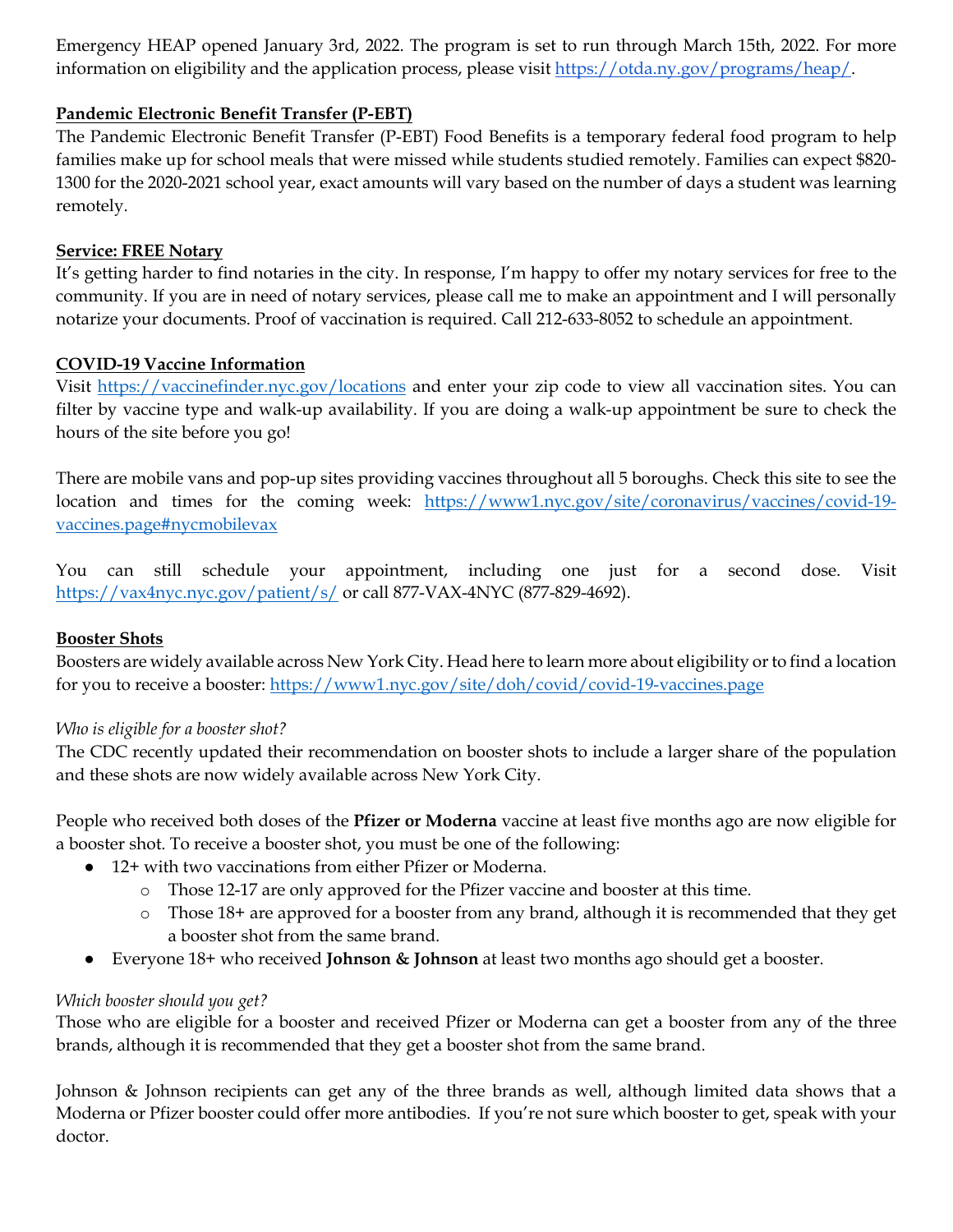#### *Reminders:*

- At the vaccination site, you will receive a card with your name, date of birth, the vaccine you received, and the place and date you received it. Keep it in a safe place and make a photocopy or take a picture just in case you lose it. If you got the Pfizer or Moderna vaccine, bring the card with you when you go for your second shot. If you are fully vaccinated but lost your COVID-19 Vaccination Record Card or need verification of your vaccine status, you can request a copy of your COVID-19 vaccination record [online.](http://email.sts.nysenate.gov/ls/click?upn=-2FUeB4rNcocRHNJExEbkInhmgg2hkCiG8LCEu-2F6nqR0Wkkh28nF0sPBQISrlIQ0dYqaUaARWS3ZXOpNVA8r5U0b3pmNPt50GjV4cWBOV-2Fa-2F4-3DIb31_teUpoUEouv1PFf-2BShOzaa6uzqOVlJOT2C0Rj-2FiXwpA0yA80oY2sde0ABwFEEUXRjpXAVl2iBKtRSjg2YJ3RqJkVr56cWEiH70-2B1RPxk5JWvEEEMBjf1GKN4jtCi8qIB913ex7skFExztjiRaPEQRigRGlO51SzlmC2ldWB-2Fv-2FMkywApUBlPeOeCEPj2-2BzYlBRolmLpfqQTnmfjT5OmDmadD4A9DVlZPKrKM-2F6vEZSsFjd6yM0FExDmIciE3hoIzCM14DVW8q2zAeRgL66h5r-2BW-2B7n-2B0Vwr1u8604CWRcR90IApi1pdciz4NiGcILAKrnD1EbQTG12PcGXBBM3HYVOyr4S3LwPgrrTcUybJ7Yu8NnBOCDNlMaRc4gt485uN-2F7SK2kxaWcXxNMKv4JzNTxiJsIAE2Oyy6-2FygMze0vuAKh-2B79gJ8pGheHpsS-2BBzPl3e95eBYXNpBpqVkVkv3Fn9paxf1mAEeqYhxfkIjkq9uy6q8Y9ntv0PyTOCpe9sX-2F6CkmFVwkKjQiRUpVhzQMFuxgUIX8caACHEL7mnBjoXtIk-3D) Vaccines are available at no cost to you and regardless of immigration status.
- The Excelsior Pass is a voluntary way to provide digital proof of vaccination on your smartphone. Businesses and entertainment venues can scan and validate the pass to ensure you meet any COVID-19 vaccination or testing requirements for entry. When using the pass, you'll be asked to show a photo ID that shows your name and birth date to verify identity. Visit [https://portal.311.nyc.gov/article/?kanumber=KA-03386](http://email.sts.nysenate.gov/ls/click?upn=RZTTqG0zCLl0CdicihKzYyVqmYQAeQYqvPn0uiYAdCe288fU8evaQaUFw8jioCLhMCP273X-2FSkdNiGQYcGKMKg-3D-3DSU56_teUpoUEouv1PFf-2BShOzaa6uzqOVlJOT2C0Rj-2FiXwpA0yA80oY2sde0ABwFEEUXRjpXAVl2iBKtRSjg2YJ3RqJkVr56cWEiH70-2B1RPxk5JWvEEEMBjf1GKN4jtCi8qIB913ex7skFExztjiRaPEQRigRGlO51SzlmC2ldWB-2Fv-2FMkywApUBlPeOeCEPj2-2BzYlBRolmLpfqQTnmfjT5OmDmadD4A9DVlZPKrKM-2F6vEZSsFjd6yM0FExDmIciE3hoIzCM14DVW8q2zAeRgL66h5r-2BW-2B7n-2B0Vwr1u8604CWRcR90RCW0bBet75CVp2BaCbPqWFLCwZ4I43H-2BKW3Mg9hQHOGfCEz-2BHiIUabLZoHF0gjSgKQqYA2w3mCQAtNnxhw2FRhKsp4xCrMK0UbIGTvnzmBqkJ4L6awPyPQWcMCmjw7XSQXu2EGOQXbOY-2F9fRDTjkd5AawqchY1bdh0LLpw3yjEVqhpohlpx-2BDIULR8NZpgpYLb0XJERCvXm3lq7aaZIOHQf9eWmZMt2JItueQTb05cPNy5VIAr7PF1xxsIwwoVtA-3D) for more information about how to use the application.

#### **COVID-19 Testing**

NYC Health + Hospitals offers free, walk-in testing throughout the five boroughs. Visit [https://www.nychealthandhospitals.org/covid-19-testing-sites/](http://email.sts.nysenate.gov/ls/click?upn=-2FUeB4rNcocRHNJExEbkInnfGx85XJ6EJuzL0dHOrMZpQ7jVoledRxDLGxl1YYShfaYfJ2cNtQ1QUgkMm8C6LnRKJZhPl-2FDuCwDnxcvVUjgA-3DCS-E_teUpoUEouv1PFf-2BShOzaa6uzqOVlJOT2C0Rj-2FiXwpA0yA80oY2sde0ABwFEEUXRjpXAVl2iBKtRSjg2YJ3RqJkVr56cWEiH70-2B1RPxk5JWvEEEMBjf1GKN4jtCi8qIB913ex7skFExztjiRaPEQRigRGlO51SzlmC2ldWB-2Fv-2FMkywApUBlPeOeCEPj2-2BzYlBRolmLpfqQTnmfjT5OmDmadD4A9DVlZPKrKM-2F6vEZSsFjd6yM0FExDmIciE3hoIzCM14DVW8q2zAeRgL66h5r-2BW-2B7n-2B0Vwr1u8604CWRcR92H7MSv1xiJB0iZnY2h394uTw68awkOSE6rrddFbKnWOLBPKehDC8VnYBgsCFrapY5fTrxzbaCVq6IECVCAvLOHTqvbGObDoQykqzJm7YDjuOF9sV-2F9mqyXD4Zjz5E4m7nUOYUWfeHKp-2B4JNX18JoAuII8sQ8TYUPkH8-2FyMk4LiilSGs6j4gI5NGt1GLaYvCgSdCLb-2BgXt77Mr-2BxgybzhvWkfUkHxUTZSeE1sSKst1P1d6yclOWgLcXTc5PNJz3Qks-3D) to view a schedule of locations and hours.

The Federal Government is now shipping rapid antigen tests to those who request them. To request four free at home tests, please visit [https://www.covidtests.gov/.](https://www.covidtests.gov/) Please note that each address is limited to *one* four-test order. Tests begin shipping via the US Postal Service in late January.

An appointment for at-home testing for those 65+ and immunocompromised individuals can be requested by calling (929) 298-9400 between 9:00 AM and 7:00 PM any day of the week.

#### **Assistance for New Yorkers Who Test Positive for COVID**

The Test & Trace Corps will make sure that anyone who tests positive for COVID-19 and their close contacts will have the resources needed to safely separate in a hotel free of charge or at home to help prevent the spread of the virus. To request a hotel room or learn more about how to safely separate in a hotel or at home, call 1-212- COVID19 (212-268-4319). Speaking with the Test & Trace Corps will not change your ability to apply for permanent residency (or "green card").

NYC Health + Hospitals has two Community Health Centers in the Bronx and Queens dedicated to those recovering from COVID-19. Both centers provide short and long-term follow-up care for those recovering from COVID-19. For appointments, call 1 (844) NYC-4-NYC or 1-844-692-4692. 24-hour access to a health care provider is available.

#### **Small Business Services Employment Assistance**

The City's Department of Small Business Services has a new "Find A New Job" page, which lists open employment listings from across NYC:<https://www1.nyc.gov/site/sbs/careers/find-a-job.page>

#### **Mental Health Resources**

The pandemic has shown us that mental health care is more important than ever. I want to share some free, confidential resources that you can use or share with others:

- NY Project Hope: Emotional Support Helpline: 1-844-863-9314.
- NYC Well: 1-888-NYC-WELL or text "WELL" to 65173. They also offer free access to digital mental health apps and a [database](https://nycwell.cityofnewyork.us/en/find-services/) of behavioral health and supporting services (substance use, housing, legal, social and community services) within the five boroughs.
- The Trevor Project is based in our district and operates a national 24-hour toll-free confidential suicide hotline for LGBTQ youth. Call 1-866-488-7386 or text "START" to 678678.